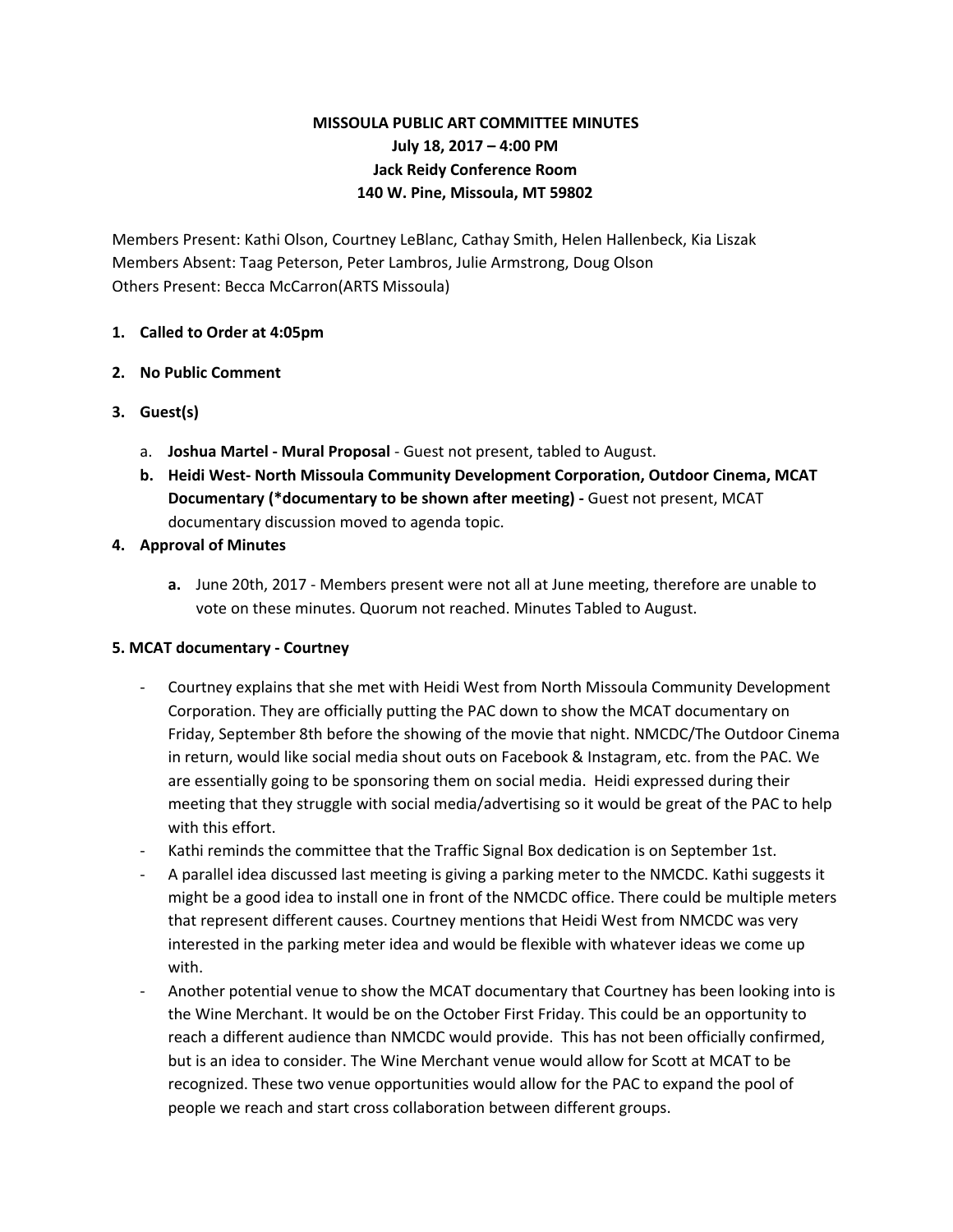- **Courtney motions to proceed with the discussed relationship with Northside Missoula Community Development Corporation. We will show the MCAT documentary on September 8th and do social media shout outs for NMCDC through Facebook and Instagram. We will continue to build and work on a relationship with them throughout the coming year. Cathay seconds this motion. All are in favor. Motion is approved.**
- Kathi adds that ultimately everyone needs to be happy with the final project, which is the TSB MCAT documentary. She wants to be sure everyone has accurate information when walking away from watching it. \*MCAT documentary will be viewed after meeting adjournment for committee members that would like to view it.
- Tell Us Something is the main sponsor of the September 8th Outdoor Cinema showing. They are allowing us to show our documentary so it would be nice to extend a thank you of some sort. Storytelling is so important and they could be a wonderful partner for us to pursue as well.

### **6. Traffic Signal Box Update - Kathi**

- Kathi updates the committee on the progress of the TSB project. She explains that there will be a meeting this coming Monday, July 24th at 6pm in either the Jack Reidy Conference Room or the MRA Conference Room in the City Council Chambers. It will be a Selection Committee meeting to determine the 2 TSB artist finalists. There have been 6 submittals for the 2 locations of Traffic Signal Boxes.
- The reason the meeting is happening later than expected is because of a scheduling issue with the representatives from the neighborhoods. Kathi says that they could not hold a meeting with out all neighborhoods present, seeing that they are the representing locations where these boxes will be installed. Becca will send out an email and confirm the selection committee meeting & location. Kathi invites all PAC members to come! Anyone from the public is also welcome. Kathi says at the meeting, we can will go ahead and pick the final 2 boxes in order to move forward. She says all of the boxes are on Submittable.com, so the PAC can take a look at submissions. We will vote on the boxes with the neighborhood representatives on Monday.
- Kathi explains that 3 grants were awarded. One box is actually a replacement of the TSB at Miller Creek. This box was removed and the neighborhood wants Melissa Madsen [the original artist] to redo her box. Everything is all set-up for her to paint the box again. Also, the box at Wardens that was removed, is going to be redone as well. Adventure Cycling wants to sponsor it being wrapped again, [Bikers photo collage box]. Kathi says that this means we will actually be getting 4 new boxes: 2 new ones and the 2 being redone. The dedication is September 1st, First Friday at the Dana Gallery. It will be a fun event, artists will be introduced and talk about their boxes. Everyone is welcome!

#### **7. Parking Meter Project Update - Becca**

Becca updates the PAC on the Parking Meter Project. Currently, the planter on Higgins & Pine that is closest to Merrill Lynch has been cleared out by Nature's Best, the landscapers. The project has been officially approved by Doug Harby from City Engineering. The next hurdle is to contact a locator to mark where utilities are before any digging takes place in order to implant the meter poles.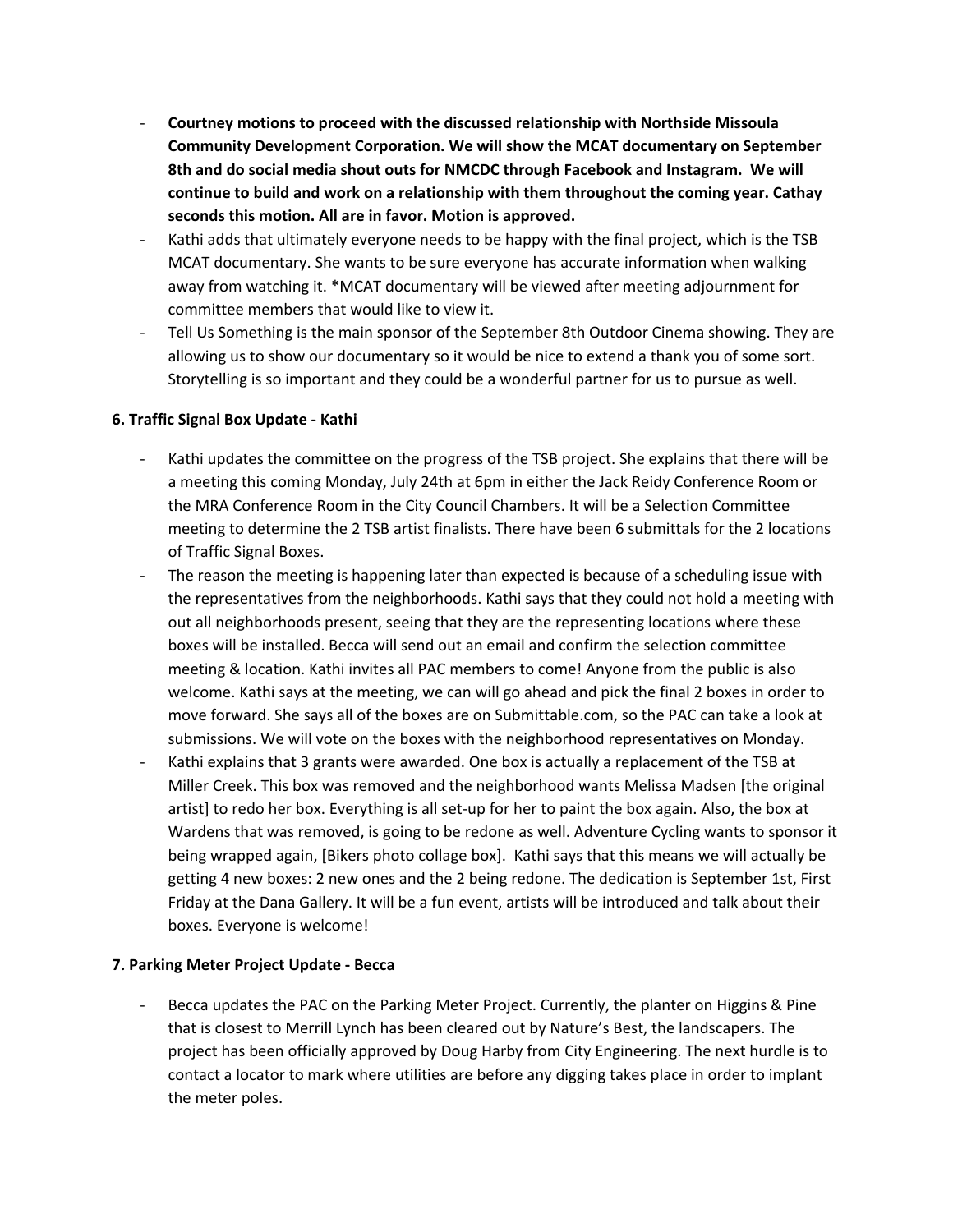Kia and Kathi suggest bringing Matt, from ARTS Missoula into a PAC meeting soon to talk about the collaboration between the PAC and ARTS Missoula as we begin introducing the next stage of the parking meter project: the art call for professional artists.

### **8. Lighting for Perseverance & Passage Update - Taag**

- Taag is not present.
- Kathi updates the committee on information she is aware of regarding the lighting for Perseverance & Passage. Kathi says that Taag has been working with Ellen Buchanan from the Missoula Redevelopment Agency. MRA may be willing to pay for lighting the sculpture, assuming the plan gets city approval and complies with the Dark Skies Ordinance. Jason DeCunzo and Taag are planning to meet with the head of public works to be sure that all the guidelines are being met. It appears that we are one step closer to getting the piece lit. Ultimately, Ellen is in support, it is just a matter of presenting this proposal and getting everything officially approved. Big thank you to Taag for all of his work on this endeavor!

### **9. Artist's Freedom vs. Themed Work Discussion - Doug**

- Doug is not present - Discussion Tabled.

#### **10. PAC's Contribution to fund a Traffic Signal Box/Kickstarter funding - Helen/Kathi**

- Helen asks why the PAC does not fund a Traffic Signal Box. Kathi says, often if the money could be raised instead of it coming out of the PAC fund, that it ultimately what ends up happening. Kathi explains that from the 1.5% Public Art Ordinance, 1% is used towards art projects. We also use a percentage for administrative purposes. Kathi says we use the other half percent for Becca and for maintenance. To date, the PAC has not raised money to put towards an art project. That is why Kathi has suggested kickstarter funding as a means to raise money.
- Helen says that if fundraising is a goal listed in our yearly goals, why shouldn't we raise money to fund a Traffic Signal Box seeing that it would directly allow us to service that mission? One idea suggested is to list projects people can donate to on our website (exactly where their money would be directed).
- Kathi says that fundraising is challenging so it often has not been something the PAC has leaned toward. PAC determines it may be a worthy idea to have the committee sponsoring one box a year.
- Cathay agrees that we need an art project fund. It would be great to have some kind of matching fund program.
- Another idea discussed is raising a certain amount of money and then splitting payments between multiple boxes instead of just funding one box. We could raise \$1500 and say the PAC is willing to give \$200 per box for example. Cathay says that an option could be pre-selecting locations and see if people are willing to help fund for that particular location. Kathi explains that we already pick the location for the boxes first, and then give them to artists after that. That is why downtown boxes were painted first, because there was more support in that area. Now we are moving into neighborhoods because they want to be involved, which is exciting.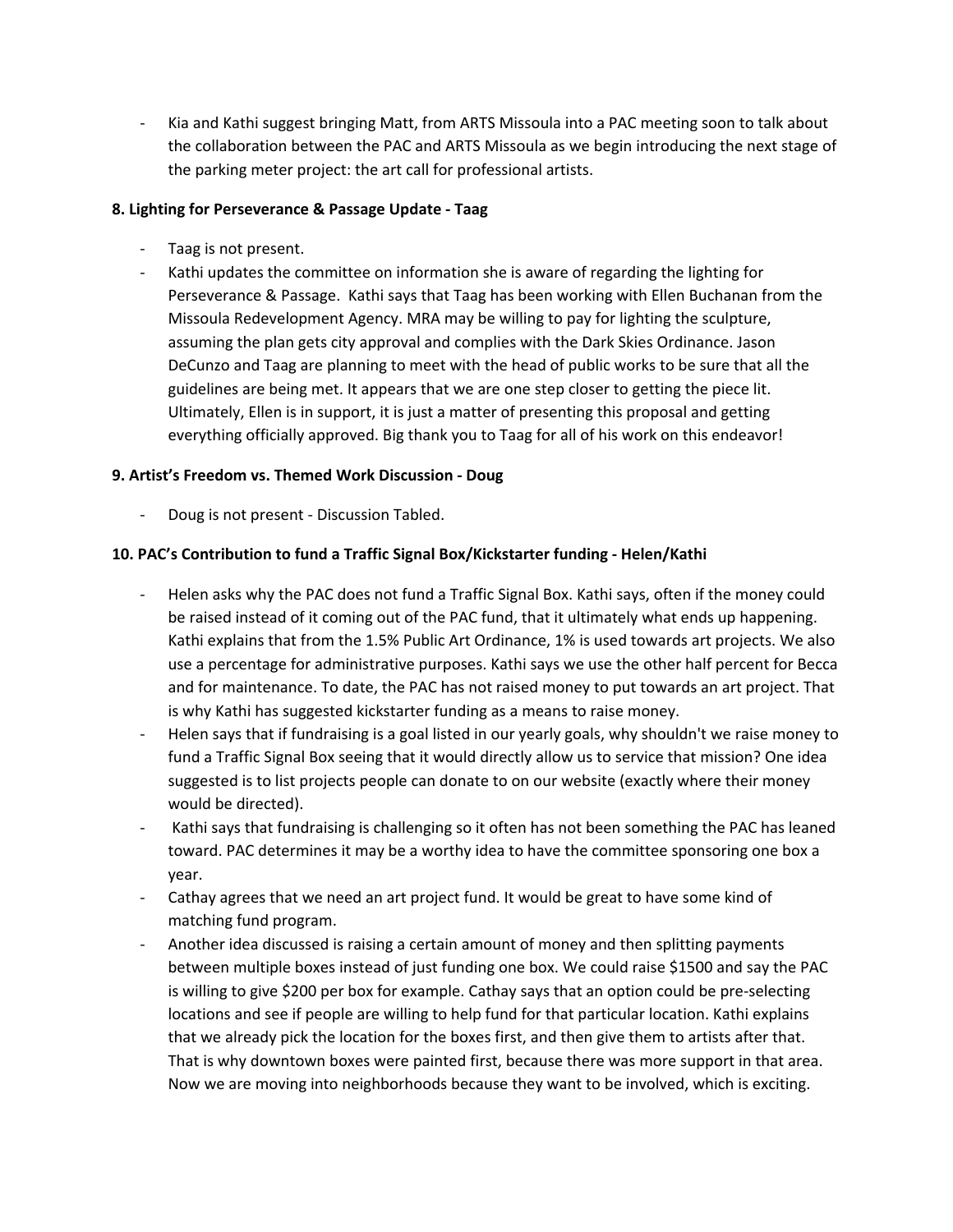Kathi also adds that there are still boxes not in a 'neighborhood'. The PAC could pick a box there to focus on fundraising for, since there wouldn't necessarily be direct support in that area.

- Kia suggests doing a once a year "Go Fund Me" effort. As well as sending letters to a mailing list in order to gain financial support. She suggests a format of: for \$1500 you can fund a TSB, for \$500 you can help fund a mural, for \$200 you can fund this project, etc. Kia suggests we pick a month, and promote our efforts and how much money we would like to raise. If it is a targeted effort over a certain amount of time, that would be a successful way to raise funds.
- Helen suggests October as a month to focus on because it is arts and humanities month. This month was determined to be too soon. Cathay asks if these funds are tax deductible, Kathi replies - they have been in the past. That donation people would be making would be to ARTS Missoula. That donation would then be written off for the PAC.
- Kia suggests we take part in Missoula Gives next year. Kia says that it would be great to have an option to donate on our PAC website, but in reality people don't just go to websites randomly to donate. It needs to be advertised or encouraged through social media or other means. People need to be directed to our website.
- Kathi asks if we could make a subcommittee, to coordinate a fundraising effort by the end of the year? It would be really great for us to be able to offer money to artists that approach us.
- Helen asks what cost would would look like to put a flyer into the paper versus sending out letters. Kia thinks that sending letters with people's names is more personal and would be more effective.
- **- Courtney motions to put out a letter for fundraising purposes in December of 2017. Letter content will be done at August or September meeting for PAC approval. Helen seconds. All in favor. Motion is approved.**
- **- Kia will write letter. Cathay will edit. Kathi will work on the design.**

#### **11. Yearly Goals Discussion - Peter**

- Peter not present.
- Becca updates the PAC on Yearly Goals she has been working on from the June meeting. Becca discusses the idea of sending monthly or regular email newsletters to people who are registered to receive it, in order to accomplish our goal of community outreach. Three topics were discussed: 1. Artist Registry: update the current artist registry so we have a compiled lists of artists to contact with new art calls. 2. Official Public Service Announcements 3. General "newsletter" updates that people can sign up for by giving us their email and mailing address in order to receive updates about the PAC. Kia suggests directing people through the ARTS Missoula newsletter and on social media. Becca should add to our website a way to sign up for these updates. Also, newsletters will need to be approved by Peter [content of what's being sent].
- Another yearly goal discussed last meeting was reaching out to the UM Art Department to see if a professor can make a meeting in order to begin a relationship discussion. Becca explains that she has reached out to Maryann Bonjorni, Jim Bailey, and Rafael Chacon and has not heard a response. Most likely, professors are busy or enjoying their summer. Other professors the PAC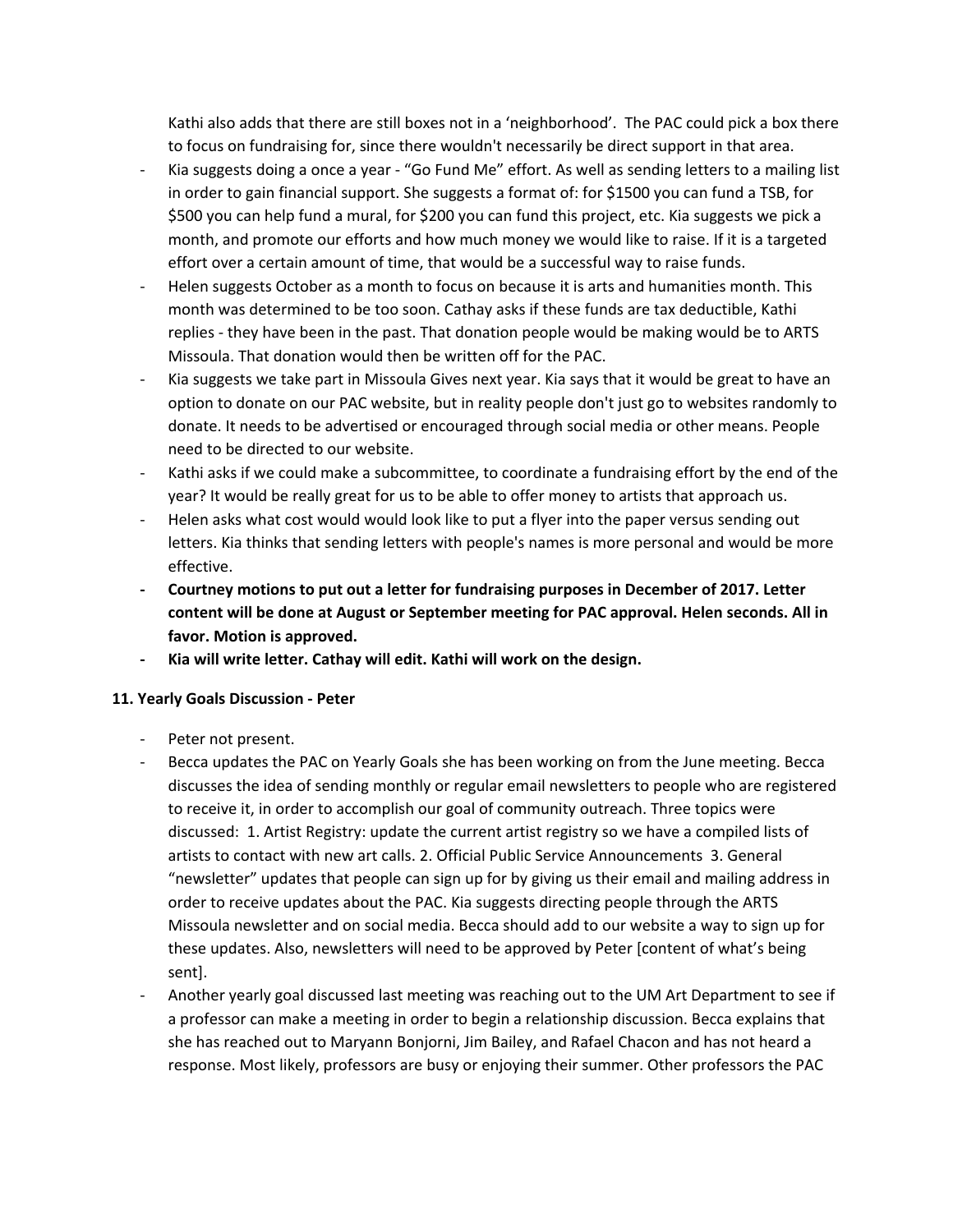suggest to reach out to are Beth Lo & Jack Metcalf. Courtney has also reached out to her UM contacts but not had any luck.

- Kathi suggests that we put a Becca Update line item on the agenda in order to allow Becca to update the committee on what she has been working on.
- **12. Announcements, News, or Upcoming Events -** No announcements, news, or upcoming events.

### **13. No Comments**

### **14. Adjournment 5:15pm**

\*(MCAT Traffic Signal Box video shown to committee members that have not seen it & are available to stick around) - Video begun at 5:15pm approximately.

**The City makes reasonable accommodations for any known disability that may interfere with a person's ability to participate in this meeting. People needing assistance should provide advanced notice to allow adequate time to make needed arrangements. Please call Heidi Bakula at (406) 552-6003 or write her at Mayor's office, 435 Ryman, Missoula, MT 59802 to make the request known.**

### **STRATEGIC PLANNING GOALS 2017-2019**

**Mission: The Public Art Committee affirms the city's role as an advocate to public art, fosters and enriches the aesthetic of the City of Missoula, values and promotes the contributions of artists to the community and furthers the objectives of Missoula City Ordinance 3221.**

**Vision: The Public Art Committee envisions a community where art and artists are valued, and where** public art is integrated into the fabric of our place, and enhances the quality of life of its citizens.

#### **YEAR 1-2017**

#### **Outreach and Awareness**

- A. Create monthly marketing PSAs
- B. Improve website
- C. Begin public art education for artists
- D. Make quarterly reports to council
- E. Establish a more formal connection to U of M art department
- F. Engage in community feedback

#### **Governance**

A. Actively invite native representation onto committee

B. Bring accounting and professional reporting to council

- C. Create annual planning and follow plan
- D. Create a catalogue and condition report

E. Intentional use of staff and chair time

#### **Quality**

A. Increase art call submissions

#### **Fundraising and Project Development**

- A. Pursue the idea of joining county
- B. Increase staff time
- C. Deepen our relationships to other Public Art
- Committees for inspiration and funding ideas
- D. Actively seek out grant funding
- E. Enrich private/public partnerships

### **Projects**

- A. One big project per year- form committee
- B. Public Art Guide
- C. Parking meters